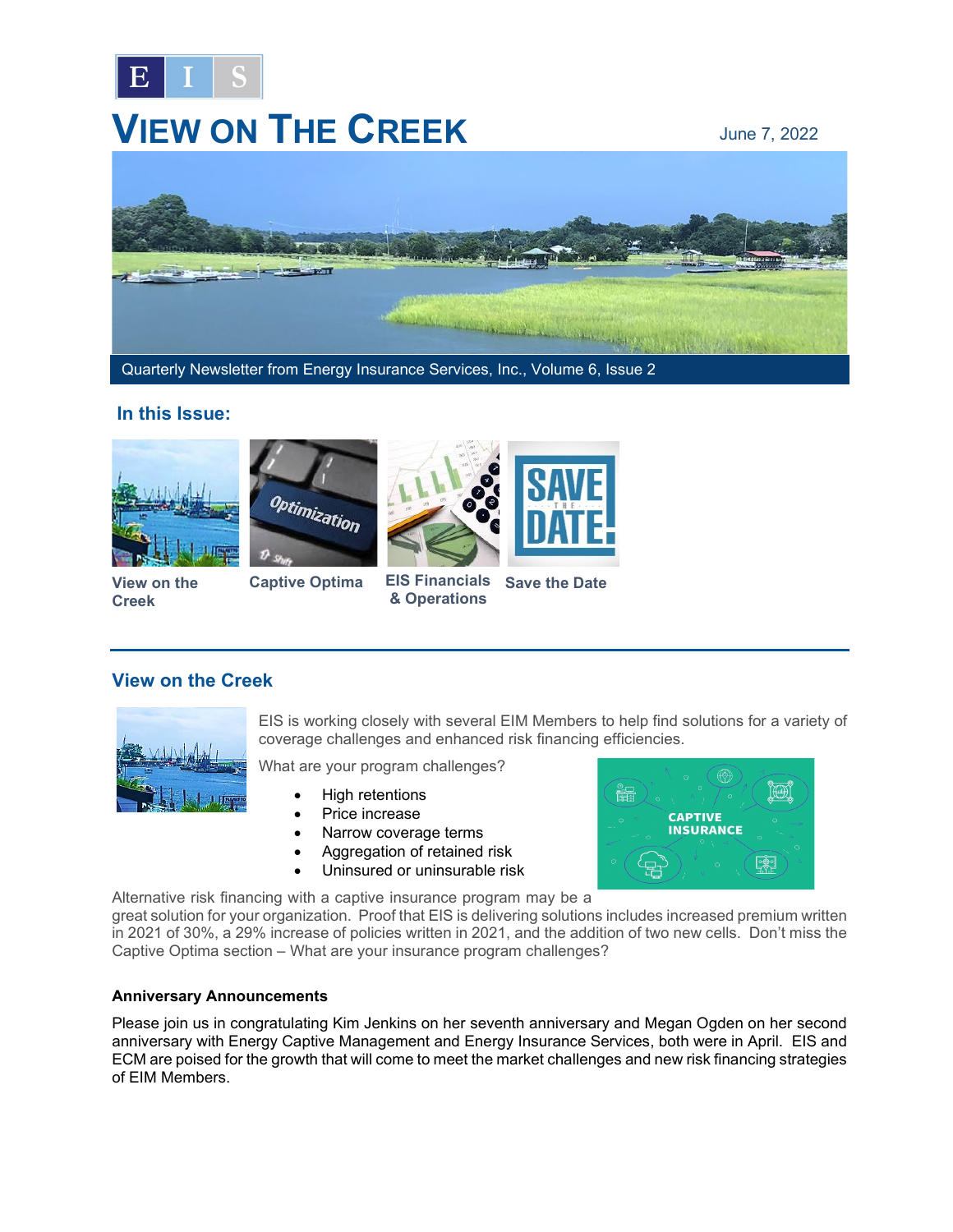#### <span id="page-1-0"></span>**Captive Optima –** *What are your insurance program challenges?*



The COVID-19 pandemic forced more change in the insurance industry in the past two years than in the previous several years combined, at an accelerated pace with constant challenges.

Continued change is inevitable with post pandemic challenges, a continued hard market, climate concerns, and increased frequency and

severity of natural disasters. Pricing and capacity are predicted to be unstable for years to come. How your organization rides the wave of change is what will matter most in the coming years.

Many, if not most, captives are established as a tactical response to an immediate problem faced by a risk manager. As EIM Members face evolving challenges, now is the time to explore how a captive solution may be implemented to meet those challenges.

When done well (using rational risk management practices and modeling methods), a captive insurance solution can create value for an owner or participant by meeting tactical challenges and contributing to the participant's strategic mission.

EIS is posed and structured to assist EIM Members with emerging challenges quickly while offering flexible and innovative solutions. Establishing a new cell is a very efficient tool to meet your organization's immediate challenges and long-term goals. Our current participants are able to add risks and grow at a pace that fits their strategic vision and risk management needs. Recent challenges addressed in EIS cells include:

- Wildfire
- **Cyber**
- Directors & Officers
- Excess Liability
- Terrorism
- Renewables / Solar

Over time, with attentiveness to underwriting and investment risk, a captive solution will evolve into a strategic advantage for many companies. The benefits of an EIS cell go beyond just meeting the immediate insurance needs and challenges of an organization. While a captive is a useful tool to reduce insurance costs, customize premiums, and insulate a program from market fluctuations, there are also benefits through risk and safety controls, control of claims management, and profit potential. Proper management and positive claim experience will allow a captive's capital and surplus to grow. Excess surplus can result in distributions back to the participant organization, decreased funding at renewal, and additional opportunities when new challenges arise.